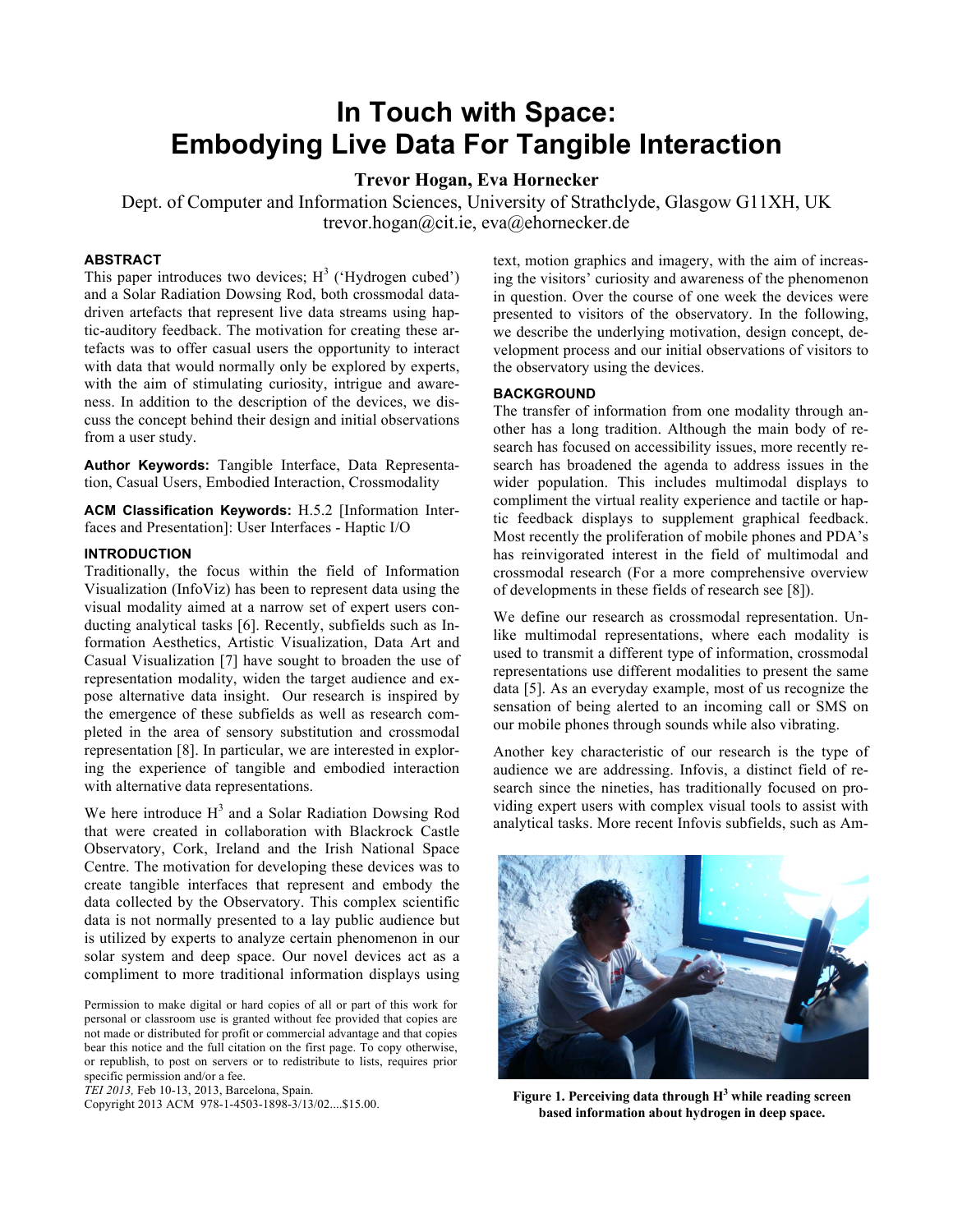

**Figure 2: (A) CORY 32m Radio Telescope, (B) Solar Radiation Dowsing Rod, (C) Mobile Radio Telescope, (D) H<sup>3</sup>**

bient, Social, Artistic Information Visualization seek to broaden the audience and the purpose of the tools that are created. Pousman et al [7] proposed Casual Visualizations (Casual Infovis) as an umbrella term that reframes these subfields as a part of, but different from, more traditional Infovis. They note four characteristics that differentiate Casual Infovis: an extended user population; usage patterns beyond work-tasks; potentially personal data types; and awareness, social and reflective kinds of insights.

The third area that we relate our work to is Embodied Interaction. We are interested in not only the embodiment of data in tangible representations, but also in allowing for embodied interaction with the data [2, 3, 4]. Examples of embodying data in physical artefacts can be seen in Infovis subfields such as Ambient Infovis, Pixel Sculpture, Object Augmentation and Wearable Visualization. These demonstrate how the use of physical material as a communication medium allows for rich, cultural connotations that evoke user curiosity, fascination and engagement [5].

# **DESIGN CONCEPT**

Our aim in creating the two devices for this study was to facilitate non-analytical data insight using tangible interfaces. The purpose of these is not to replace traditional information visualization techniques but to compliment the range of tools available when representing data to the wider population. A collaboration with Blackrock Castle Space Observatory and the Irish National Space Centre provided us with the opportunity for access to highly abstract live data as well as a public exhibition context. In the design of both devices we considered three characteristics: the type of user, the modality of the representation and the mode of interaction.

Our design is aimed at non-expert casual users who are motivated to interact with the artifacts out of curiosity. A key feature envisioned in the design process was how users would interact with the data. Based on the notion of 'embodied interaction' [2, 3, 4] we explored various ways of promoting the physicality of the interaction as well as exploring body motion and spatiality to free the representation from the traditional screen based format.

The data represented is captured from two separate sources (figure 2). One is a 1.4GHz receiver on a 32-meter (diameter) radio telescope that measures hydrogen levels in deep space. The other is a 2.4GHz receiver on a 2-meter (diameter) radio telescope that reads solar radiation levels within

our solar system. We developed a unique design concept for each set of data.

We wanted the real-time Hydrogen levels to be perceivable by visitors anywhere within the Observatory. To facilitate this, we developed a concept that allows visitors to carry a data-driven responsive cube with them as they move about. When the visitor interacts with the cube (by shaking it) the latest Hydrogen levels are displayed via vibrator motors embedded in the cube. The intensity of the vibration is mapped to the levels captured from the telescope (the higher the stronger the vibration). A core characteristic of this concept is to allow the visitor to use the device while simultaneously reading information in other modalities (text, video and imagery) about Hydrogen and other related phenomenon presented throughout the Observatory.

As the 2-meter telescope can be directed at a specific point in Space we sought to offer control of this functionality to the user, as well as representing the data read by the telescope. To do this we borrowed the concept of a dowsing rod. Traditionally this tool is used to locate underground water sources; it is said that people feel the rod pulling them towards these sources. We implemented this by embedding electronic hardware into a piece of wood shaped like a dowsing rod. The reason we choose the metaphor of a dowsing rod is that experts may use solar radiation levels as an indicator to locate objects in our solar system.

The user can select a position in space by pointing the rod upwards, and confirms by pressing a button located on one of its handles. The coordinates of this heading are sent to the telescope, which then maneuvers to point in this direction. Once the telescope has reached the heading it sends the solar radiation level from this point in the solar system to the rod. This triggers the rod to vibrate, with the data value mapped to the intensity of the vibration again.

#### **DEVELOPMENT**

Besides of developing two bespoke data-driven artefacts, we also had to develop a strategy for real-time acquisition of data from both telescopes and to communicate this wirelessly to each device. To acquire the data we utilized the COSM [7] platform. A custom program on the computer attached to each telescope collects the latest data and sends it to an account on COSM. Any computer connected to the Internet can then retrieve this data.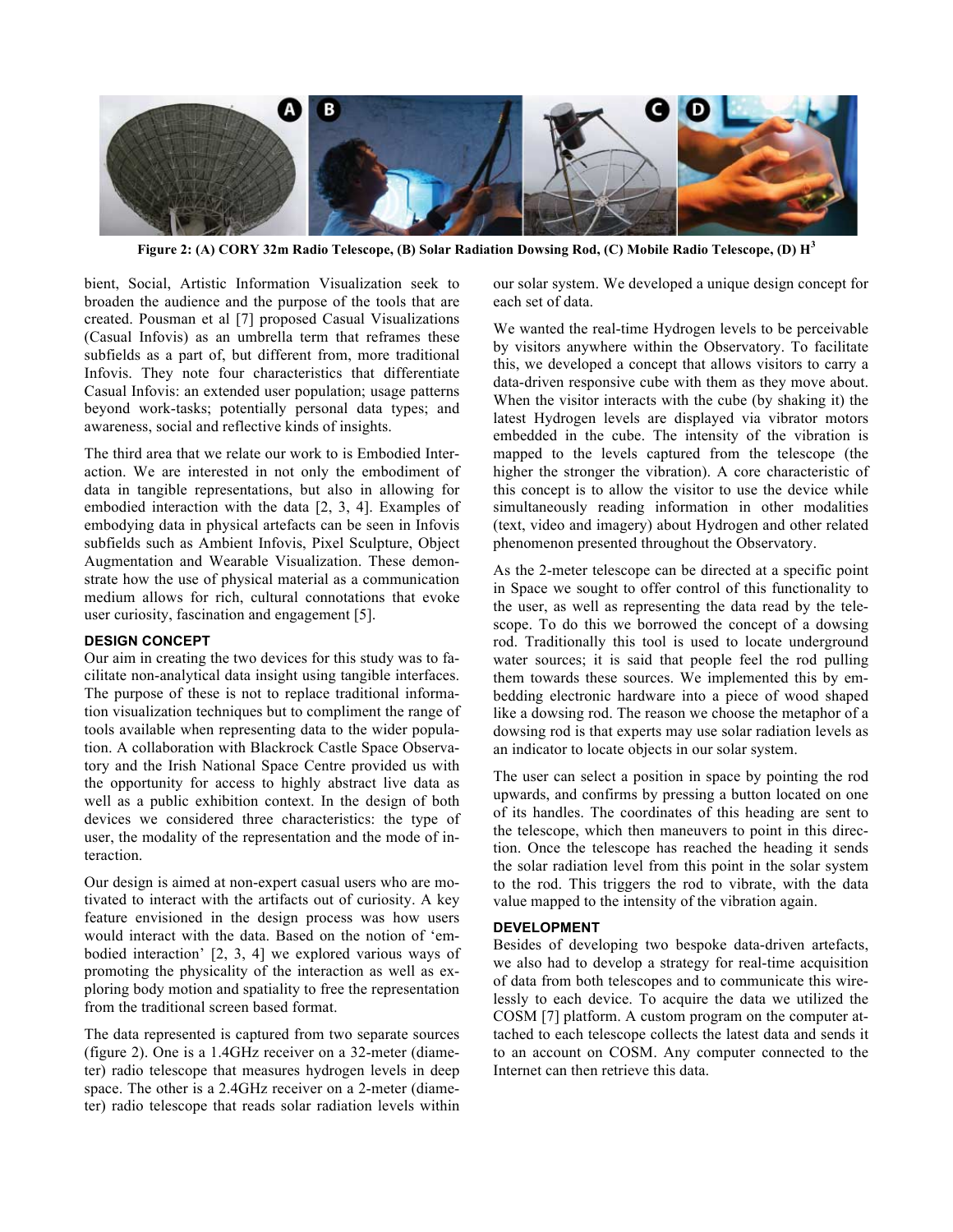

**Figure 3. Solar Radiation Dowsing Rod system design. (A) LED strip (red, orange, green), (B) embedded IMU module, (C) two embedded 5v vibration motors, (D) push button, (E) armband pack including a microcontroller, 9v battery, wireless radio frequency module, (F) PC connected to telescope, (G) 2-meter radio telescope with 2.4GHz receiver, (H) COSM Server.**

 $H<sup>3</sup>$  (figure 2D) is a wireless cube (7cm side length) constructed from semi-opaque Perspex. To perceive the latest hydrogen levels users gently shake the cube. This action is detected by an accelerometer connected to a microcontroller within the cube. The microcontroller then sends a request to COSM for the latest data using a wireless radio frequency module. When this data is retrieved, it activates four vibrating motors fixed to the internal faces of the cube, which vibrate for four seconds. When they stop, the user may shake the cube again.

The Solar Radiation Dowsing Rod (figure 3) controls the heading of a 2-meter radio telescope as well as represent its real-time data through haptic feedback and sound. When developing this device we tested numerous types of wood for the most effective transmission of vibrations through the wood and finally choose Ash. Embedded in the wood is an Inertial Measuring Unit (IMU) module (that includes a 3 axis accelerometer, gyroscope and a compass module), a LED strip (green, red and orange), a push button and two 5 volt vibration motors. An armband pack is connected by wires to the rod and contains a microcontroller, a wireless radio frequency module and a 9v battery.

To communicate the latest heading of the dowsing rod a custom program retrieves the pitch and yaw values from the IMU and write these to a text file. This file is uploaded to a server via FTP. A custom script on a computer connected to the telescope continuously listens for this file to be updated. Once this happens, the script parses the values and instructs the motors on the telescope to rotate to this heading. While this happens, three orange LEDs flash in sequence to inform the user that the telescope is moving. When the telescope has reached the new heading it reads the solar radiation levels and uploads these to COSM. The microcontroller constantly listens for updates on COSM. Once it reads a new value it activates the vibration motors embedded in the rod for four seconds and turns on a red LED for this time. The duration of time between choosing a new heading and the vibration commencing depends on the distance the telescope must rotate; the longest wait is approximately five seconds.

Initially we designed both devices to represent the data through the haptic modality only. However, when we produced the first prototypes we discovered that distinctive sounds were a by-product of the vibration, depending on the material and the method used to affix the vibration motors. When the vibration motors in  $H<sup>3</sup>$  spin fast, they produce a loud high-pitched sound whereas the soft wood in the rod dampens the vibration to produce a lighter 'humming' sound. We believed that these sounds enhanced the use of the devices and thus explored numerous techniques before choosing one that produced the clearest audio feedback.

#### **USER OBSERVATIONS**

To assess the user-experience of both devices we presented them to visitors of Blackrock Castle Observatory, which is open to the public all year round. Over the course of one week approximately one hundred visitors used the devices while we conducted observations and some informal interviews. The focus of this study was not to expose any usability issues relating to the use of the devices. We were more interested in observing people's responses and probing them about how they felt while interacting with them. The age of visitors ranged from 5 to 65 years old. All visitors indicated that they have an interest in Space, however, none had any prior knowledge of issues related to hydrogen levels in deep space or solar radiation levels in our solar systems. Before visitors began to use the devices they signed a consent form; following this a researcher briefly explained each of the devices. A researcher was in place at all times to assist the participants and the interactions were captured using a video camera and digital audio recorders. When appropriate, researchers asked the participants about how they felt and what they were imagining while using both devices. These responses were recorded through field notes by the researcher. Although the analysis is not fully complete, below we present some initial observations from this study.

We observed that users were continuously switching their attention and gaze when interacting with the devices. Once they began to use the dowsing rod they would look upwards (away from the device) to aim at a point they sought to target. On occasion, users looked through the windows to use visual reference points such as the Sun and Moon when selecting a heading. Once they confirmed this point (pressed the button) their attention then moved to the rod, until it began to vibrate. At this point they would again gaze upwards at the point they had chosen. When asked what they felt while they looked at the rod most answered that they were imagining the telescope rotating and felt that they must keep the rod still while this took place. Whereas when they looked upwards participants indicated that they felt their attention should be focused on where the vibration and sounds are coming from: *"It's up there somewhere that is making this thing shake and buzz."* This switch of focus